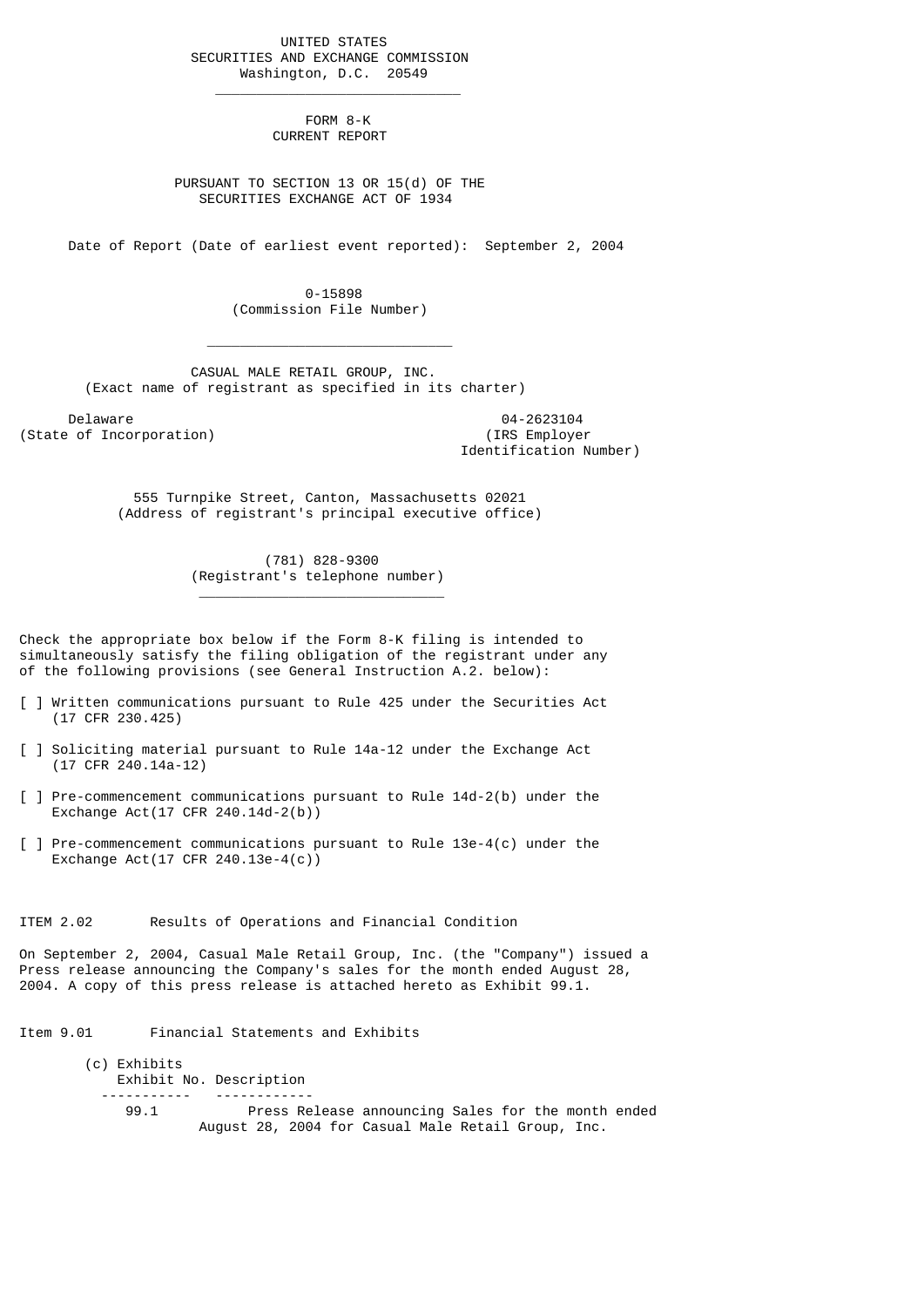## SIGNATURES

Pursuant to the requirements of the Securities Exchange Act of 1934, the registrant has duly caused this report to be signed on its behalf by the undersigned, thereunto duly authorized.

CASUAL MALE RETAIL GROUP, INC.

 By: /s/ Dennis R. Hernreich --------------------------- Name: Dennis R. Hernreich Title: Executive Vice President and Chief Financial Officer

Date: September 2, 2004